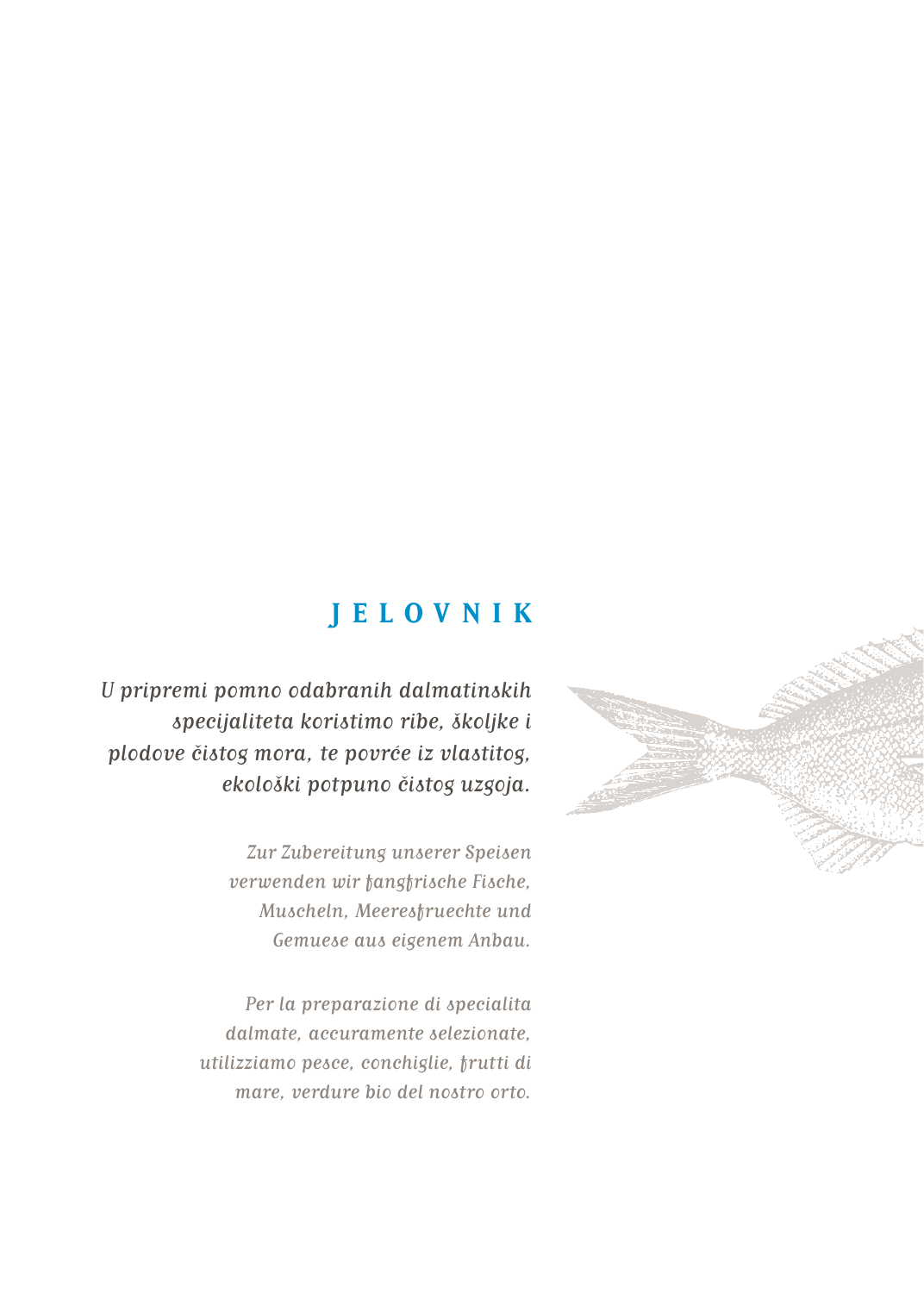### **Hladna predjela**

| Hladna Plata Lanterna, 100 g ____ | 80 kn         |
|-----------------------------------|---------------|
| Tatarski biftek, 250 g ______     | <b>200 kn</b> |
| Tartar od svježe ribe, 150 g ____ | <b>100 kn</b> |
| Salata od hobotnice, 150 g ___    | $70$ kn       |
| Tuna u korici, 160 g ____         | <b>100</b> kn |

## **Juhe**

| Goveda juha     | $20 \mathrm{km}$ |
|-----------------|------------------|
| Juha od rajčice | $25$ kn          |
| Juha od povrća  | $25$ kn          |

### **Topla predjela**

| Crni rižot                 | $65$ kn     |
|----------------------------|-------------|
| Sipa s bobom i krumpirima  | $70$ kn     |
| Spageti alla Norma         | $50$ kn     |
| Tjestenina sa kozicama     | 80 kn       |
| Wok sa kozicama/povrćem __ | $100/80$ kn |

#### **Riba**

| Lignje s prilogom, $350g$ ____          | <b>100 kn</b> |
|-----------------------------------------|---------------|
| Bijela riba I. kvalitete, 1 kg ________ | <b>400 kn</b> |
| Škampi na buzaru, $1 \text{ kg}$ __     | $350$ kn      |
| Škampi na žaru, $1 \text{ kg}$ ___      | <b>400 kn</b> |
| Riblja plata, 1000 g ___                | $300$ kn      |
| Tuna steak s prilogom                   | $120$ kn      |

## **Školjke**

| Kunjke, 1 kg | <b>90 kn</b>    |
|--------------|-----------------|
| Dagnje, 1 kg | $70 \text{ km}$ |
| Gropi, 1 kg  | $180$ kn        |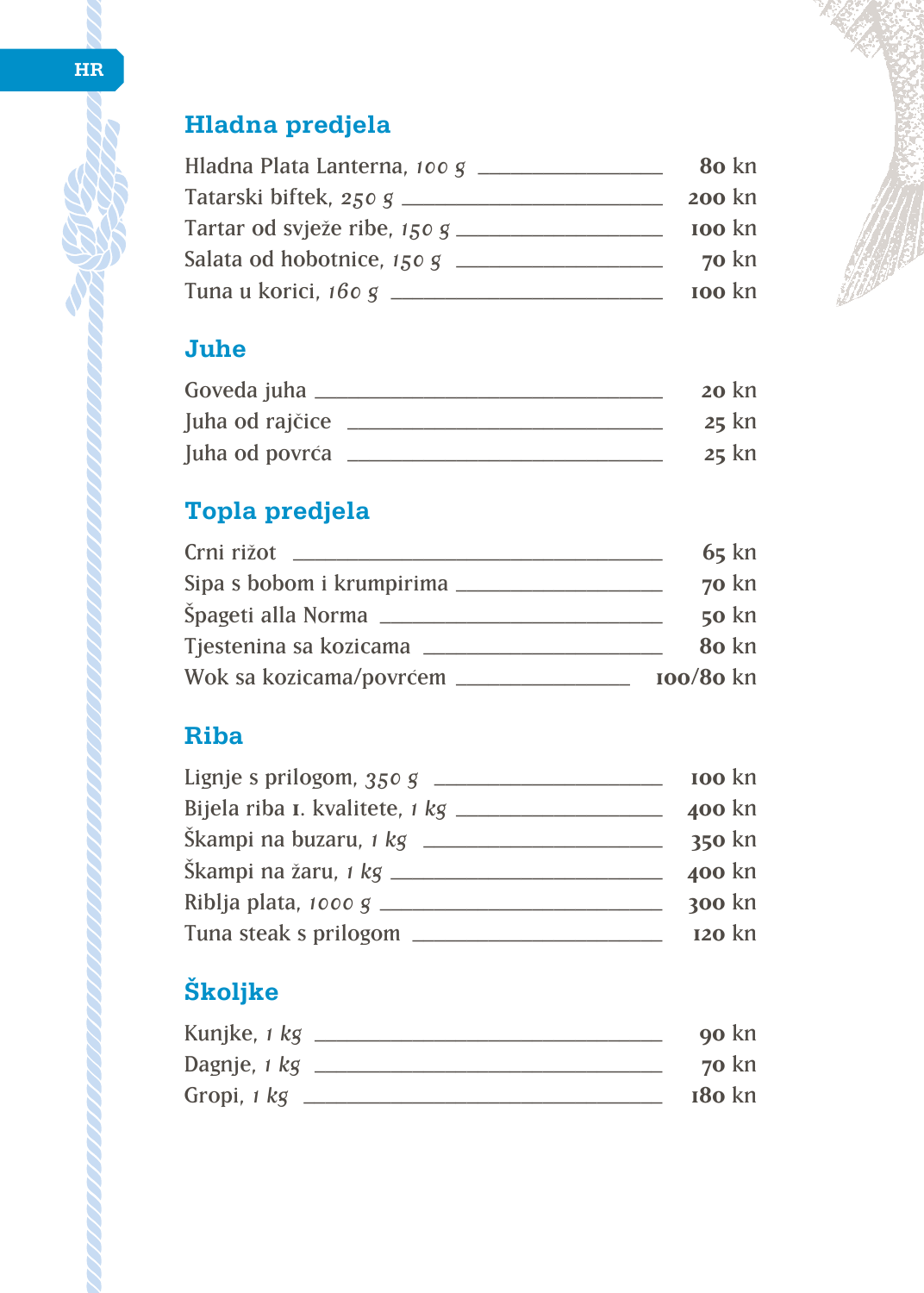#### **Jela sa žara**

|                                    | 90 kn    |
|------------------------------------|----------|
|                                    | 140 kn   |
| Teleća jetra s prilogom, 200 g ___ | $70$ kn  |
|                                    | $70$ kn  |
|                                    | 220 kn   |
| (za dvije osobe s prilogom)        |          |
| Teleći steak s prilogom, 200 g     | $120$ kn |

#### **Prilozi**

|  |  | Pomfrit, slani krumpir, blitva, povrće |  |  |  | $20$ kn |
|--|--|----------------------------------------|--|--|--|---------|
|--|--|----------------------------------------|--|--|--|---------|

### **Salate** \_\_\_\_\_\_\_\_\_\_\_\_\_\_\_\_\_\_\_\_\_\_\_\_\_\_\_\_\_\_\_\_\_\_\_\_ **20** kn

#### **Sirevi**

| Ovčji sir, 100 g   | $70$ kn |
|--------------------|---------|
| Kozji sir, 100 g   | $55$ kn |
| Kravlji sir, 100 g | $45$ kn |

#### **Deserti**

| Palačinke, čokolada, marmelada | $25$ kn                    |
|--------------------------------|----------------------------|
| Kolač/torta                    | $25/30$ kn                 |
| <b>Sladoled</b>                | $\mathbf{I} \mathbf{O}$ kn |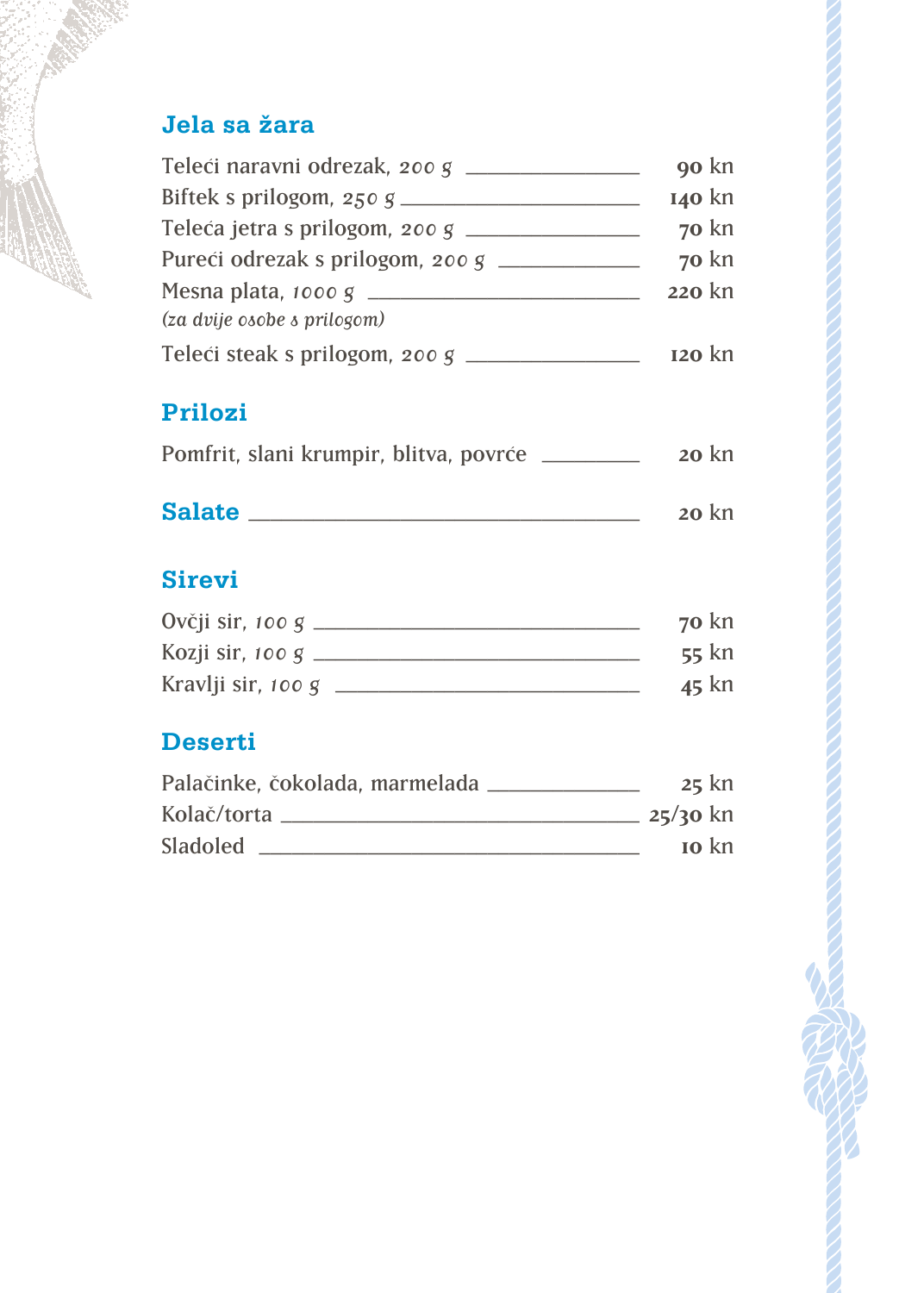#### **ENG**

### **Cold appetizers**

| Cold platter Lanterna, 100 g _____ | 80 kn           |
|------------------------------------|-----------------|
| Tartar beefsteak, 250 g _____      | <b>200 kn</b>   |
| Fresh fish tartar, $150 g$ _____   | <b>100 kn</b>   |
| Octopus salad, $150 g$ _____       | $70 \text{ km}$ |
| Tuna in crust, $160 g$ $\equiv$    | <b>100 kn</b>   |

#### **Soups**

| Beef soup      | $20 \mathrm{km}$ |
|----------------|------------------|
| Tomato soup    | $25$ kn          |
| Vegetable soup | $25$ kn          |

## **Warm appetizers**

| Seafruit risotto                               | $65$ kn     |
|------------------------------------------------|-------------|
| Cuttlefish with broad beans and potatoes _____ | $70$ kn     |
| Spaghetti alla Norma                           | $50$ kn     |
| Pasta with shrimps ______                      | 80 kn       |
| Wok with prawns/vegetables _                   | $100/80$ kn |

#### **Fish**

| Calamari with side dish, 350 g                                        | <b>100 kn</b> |
|-----------------------------------------------------------------------|---------------|
| First quality white fish, <i>i kg</i>                                 | <b>400 kn</b> |
| Bouillabaisse shrimps, 1 kg                                           | 350 kn        |
| Grilled shrimps, 1 kg ______                                          | <b>400 kn</b> |
| Lanterna fish platter, 1000 g $\equiv$                                | <b>300 kn</b> |
| (mixed fish, shrimps, grilled calamari, with side dish for 2 persons) |               |
| Tuna steak with side dish                                             | $120$ kn      |

#### **Shellfish**

| Clams, $1$ kg.                     | <b>90 kn</b>    |
|------------------------------------|-----------------|
| Bouillabaisse mussels, 1 kg        | $70 \text{ km}$ |
| Bouillabaisse adriatic clams, 1 kg | $180$ kn        |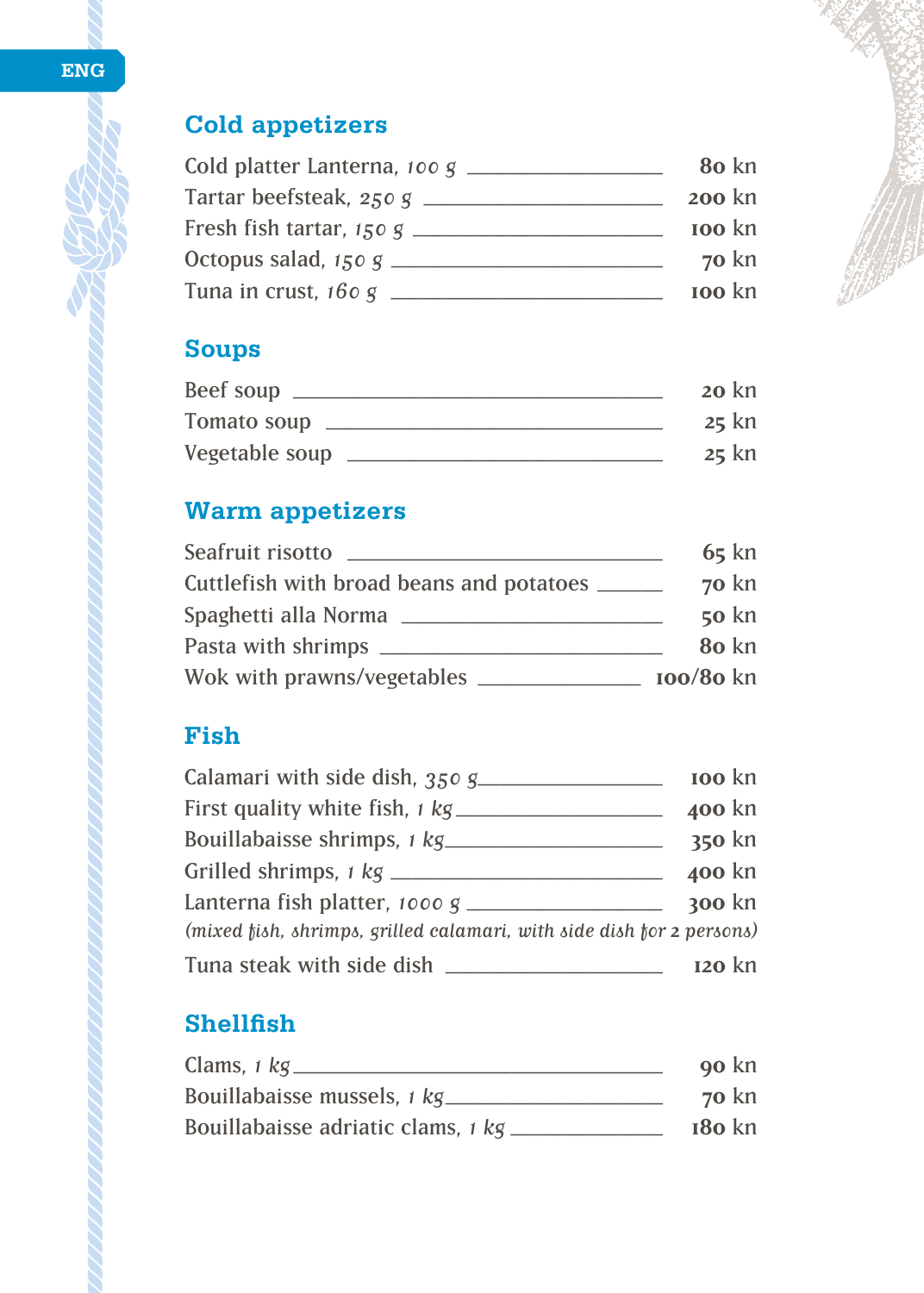#### **Grill dishes**

|                                                  | 90 kn         |
|--------------------------------------------------|---------------|
|                                                  | <b>140 kn</b> |
| Grilled veal liver with side dish, 200 g _______ | $70$ kn       |
| Turkey steak with side dish, 200 g               | $70$ kn       |
|                                                  | 220 kn        |
| (for 2 persons with side dish)                   |               |
| Veal steak with side dish, 200 g.                | $I20$ kn      |

#### **Side dishes**

| French fries, salted potatos, |                 |
|-------------------------------|-----------------|
| swiss chard, vegetable        | $20 \text{ km}$ |

# **Salads** \_\_\_\_\_\_\_\_\_\_\_\_\_\_\_\_\_\_\_\_\_\_\_\_\_\_\_\_\_\_\_\_\_\_\_ **20** kn

#### **Cheese**

| Seep cheese, 100 g  | $70 \text{ km}$ |
|---------------------|-----------------|
| Goat cheese, 100 g  | $55$ kn         |
| Cow cheese, $100 g$ | $45$ kn         |

#### **Desserts**

| Pancakes with chocolate and marmelade | $25$ kn                    |
|---------------------------------------|----------------------------|
| Cake                                  | $25/30$ kn                 |
| Ice cream                             | $\mathbf{I} \mathbf{O}$ kn |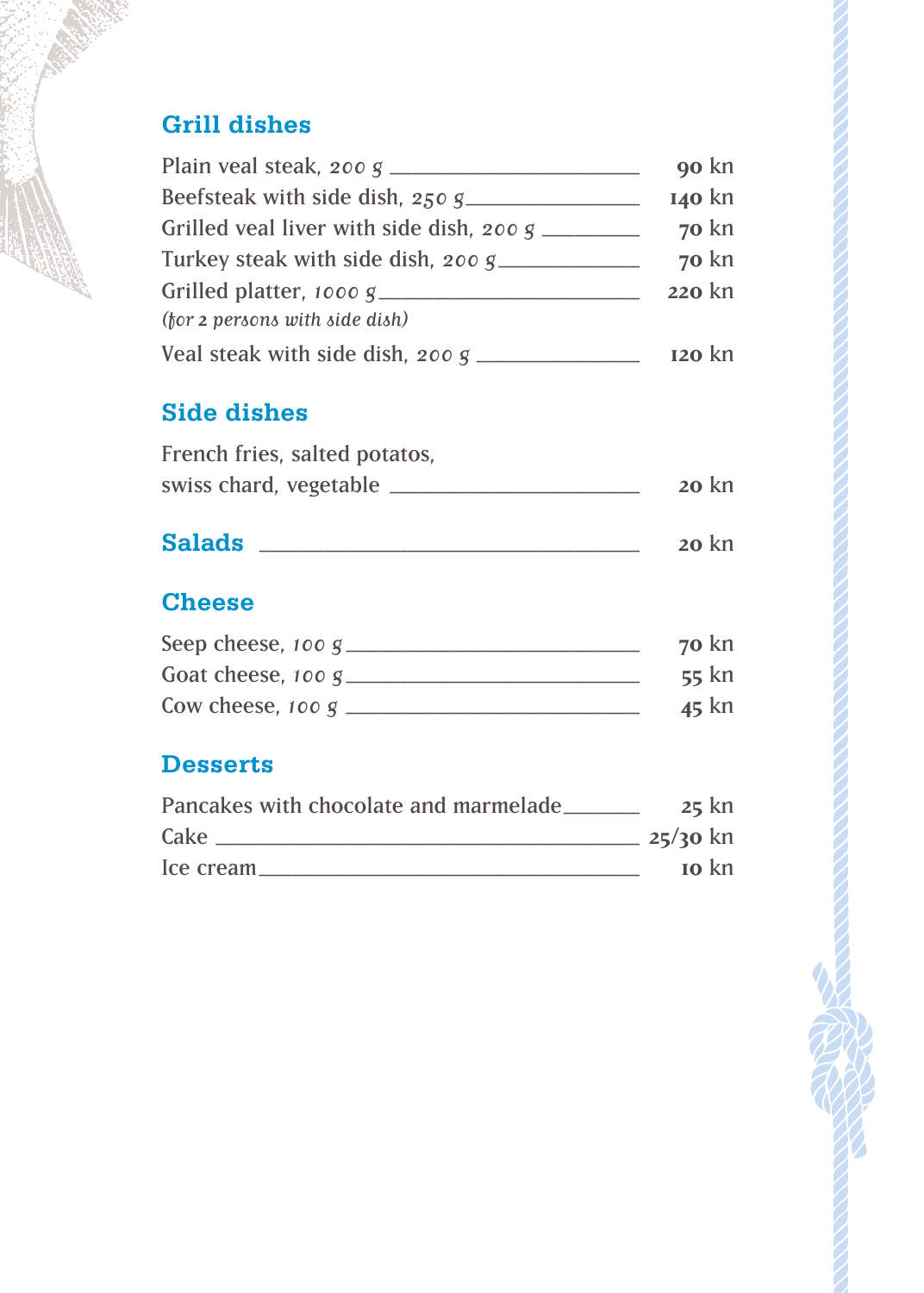#### **Kalte Vorspeisen**

| Kalte platte "Lanterna", 100 $g$ ______ | 80 kn           |
|-----------------------------------------|-----------------|
| Tartar Steak, 250 g _____________       | <b>200 kn</b>   |
| Frisches Fisch Tartar, 150 g            | <b>100</b> kn   |
| Octopus salat, 150 g ____               | $70 \text{ km}$ |
| Thunfisch in Kruste, $160 g$ _          | <b>100</b> kn   |

#### **Suppen**

| Rinderbruehe | $20 \mathrm{km}$ |
|--------------|------------------|
| Tomatensuppe | $25$ kn          |
| Gemuesesuppe | $25$ kn          |

#### **Warme Vorspeisen**

| <b>Risotto mit Meeresfruechten</b> | $65$ kn         |
|------------------------------------|-----------------|
| Sepia mit Bohnen und Kartoffeln    | $70 \text{ km}$ |
| Spaghetti alla Norma               | $50 \text{ km}$ |
| Wok mit Garnelen                   | <b>100</b> kn   |

#### **Fische**

| Tintenfisch mit Beilagen, 350 g                          | <b>100 kn</b> |
|----------------------------------------------------------|---------------|
|                                                          | 400 kn        |
|                                                          | 350 kn        |
|                                                          | 400 kn        |
| Fischplatte Lanterna, 1000 g ________________            | <b>300 kn</b> |
| (Verschiedene sorten Fisch, Scampi, Tintenfisch gegrillt |               |
| mit Beilagen fuer 2 Pers)                                |               |
| Thunfisch steak mit Beilagen                             | $I20$ kn      |

#### **Muscheln**

| Seemuscheln nach wunsch, 1 kg | <b>90 kn</b> |
|-------------------------------|--------------|
| Miesmuscheln buzzara, 1 kg    | $70$ kn      |
| Gropi buzara, 1 kg            | $180$ kn     |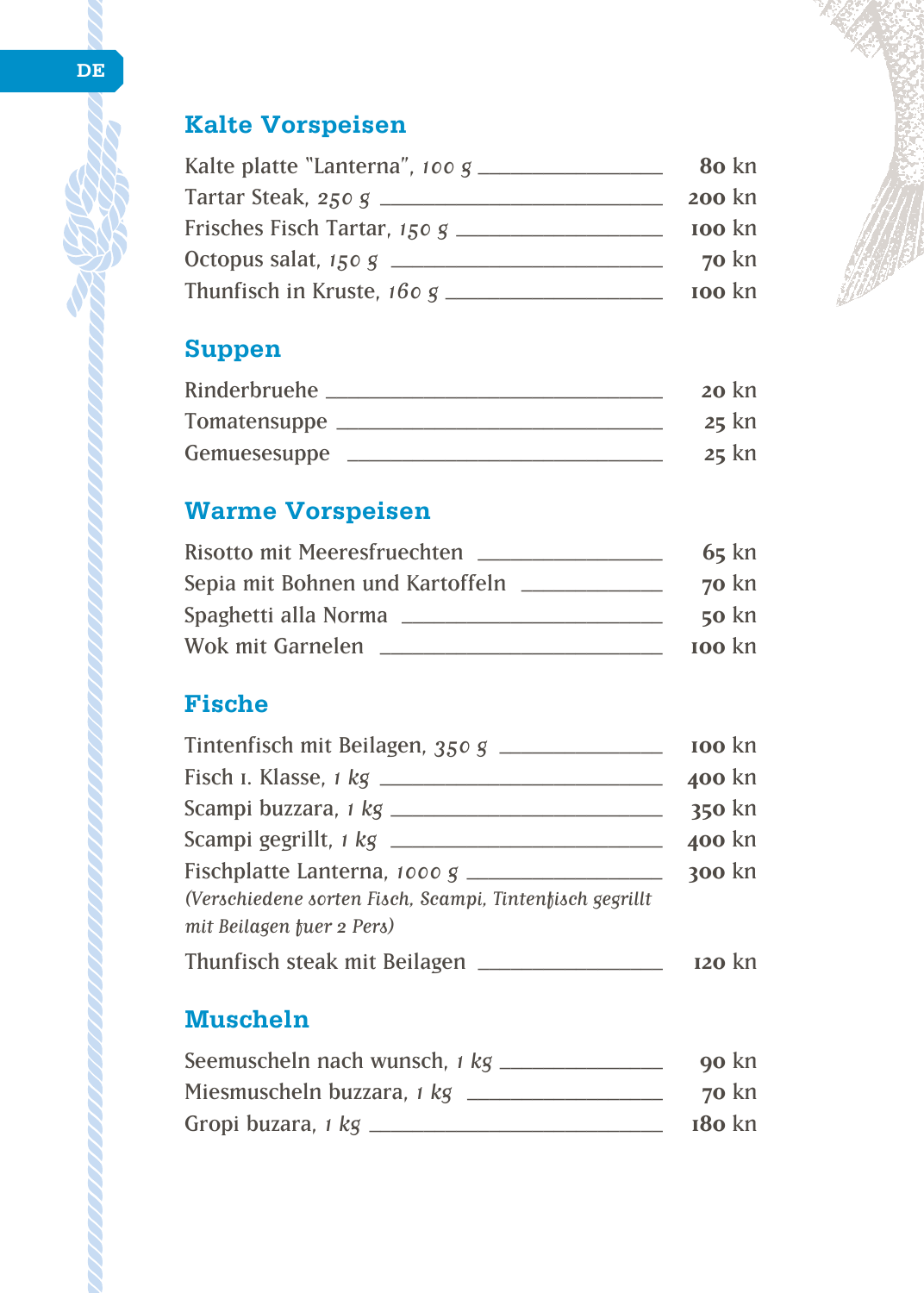#### **Gerichte vom Grill**

|                                    | <b>90 kn</b>  |
|------------------------------------|---------------|
| Rinderfilet mit Beilagen, 250 g    | <b>140 kn</b> |
| Kalbsleber mit Beilagen, 200 g     | $70$ kn       |
| Putensteak mit Beilagen, 200 g     | $70$ kn       |
| Fleischplatte mit Beilagen, 1000 g | 220 kn        |
| (tuer 2 Personen)                  |               |
| Kalbsteak mit Beilagen, 200 g      | $I20$ kn      |

#### **Beilagen**

| Pommes, Salzkartoffeln, Reis, |                  |
|-------------------------------|------------------|
| Mangold, Gemuese              | $20 \mathrm{km}$ |

## **Salate** \_\_\_\_\_\_\_\_\_\_\_\_\_\_\_\_\_\_\_\_\_\_\_\_\_\_\_\_\_\_\_\_\_\_\_\_ **20** kn

#### **Kaese**

| Schafskaese, 100 g   | $70 \text{ km}$ |
|----------------------|-----------------|
| Ziegenkaese, 100 g   | $55$ kn         |
| Kuhmilchkaese, 100 g | $45$ kn         |

#### **Dessert**

| Palatschinken mit Schokolade und Marmelade | $25$ kn                    |
|--------------------------------------------|----------------------------|
| Kuchen                                     | $25/30$ kn                 |
| Eis                                        | $\mathbf{I} \mathbf{O}$ kn |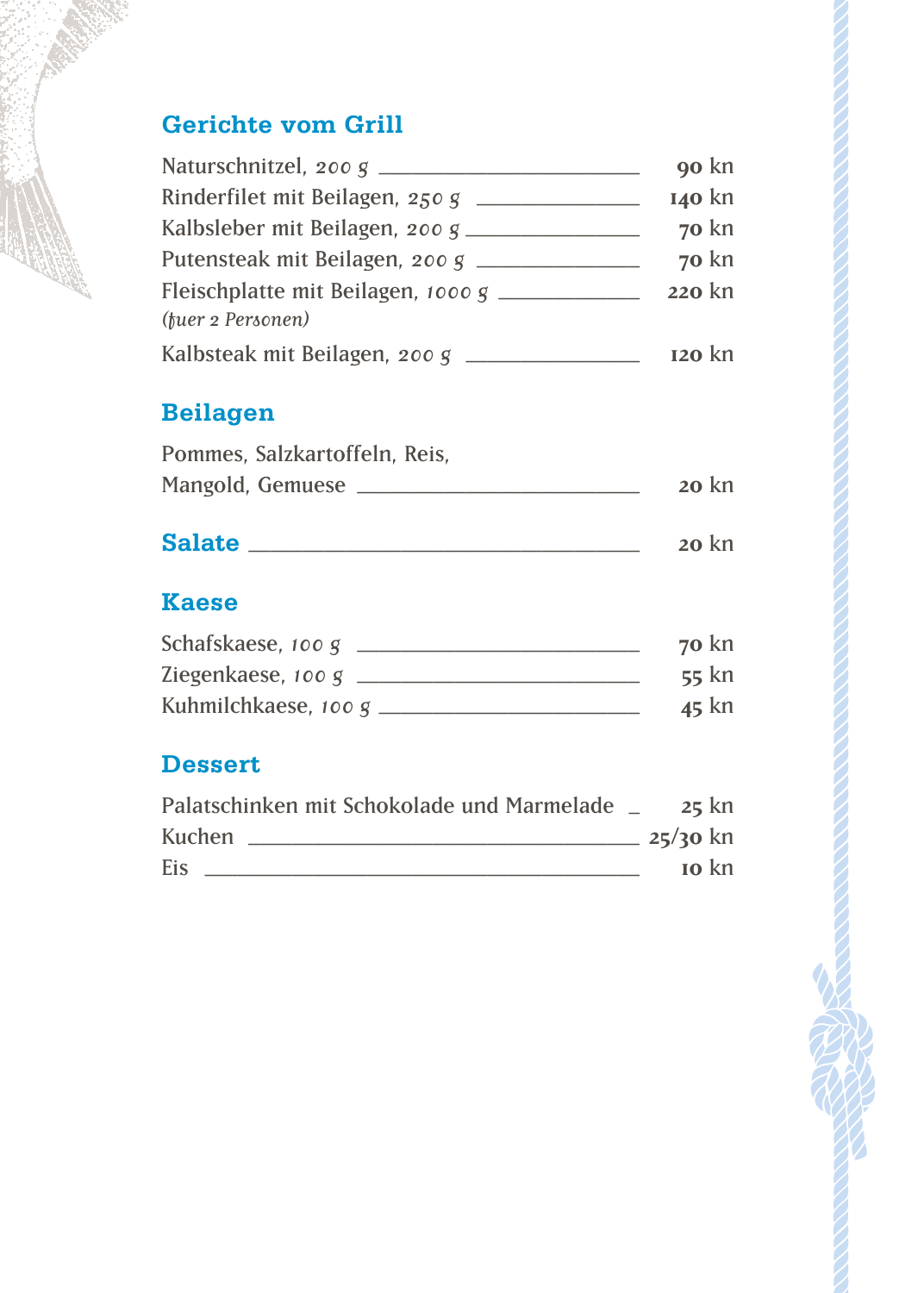#### **Antipasti freddi**

| Piatto Freddo alla "Lanterna", 100 g _____ | 80 kn         |
|--------------------------------------------|---------------|
| Bistecca alla Tartara, 250 g _____         | <b>200 kn</b> |
| Tartare di pesce fresco, 150 g __          | <b>100</b> kn |
| Insalata di polpo, $150 g$ __              | $70$ kn       |
| Tonno in crosta, $160 g$ __                | <b>100</b> kn |

#### **Zuppe**

| Zuppa di manzo    | $20$ kn |
|-------------------|---------|
| Zuppa di pomodoro | $25$ kn |
| Zuppa di verdure  | $25$ kn |

### **Antipasti caldi**

| Risotto ai frutti di mare | $65$ kn         |
|---------------------------|-----------------|
| Seppie con patate e fave  | $70$ kn         |
| Spaghetti alla Norma      | $50 \text{ km}$ |
| Wok di gamberetti         | <b>100</b> kn   |

#### **Pesce**

| Calamari con contorno, 350 g                               | <b>100 kn</b> |
|------------------------------------------------------------|---------------|
| Pesce bianco i qualita, 1 kg _____                         | <b>400 kn</b> |
| Scampi alla busara, <i>1 kg</i> _____                      | 350 kn        |
| Scampi alla griglia, <i>1 kg</i> ___                       | <b>400 kn</b> |
| Grigliata di pesce alla Lanterna, 1000 g _______           | $300$ kn      |
| (pesce misto, scampi, calamari con contorno per 2 persone) |               |
| Tonno con contorno                                         | $120$ kn      |

### **Conchiglie**

| Kunjke a piacere, 1 kg            | <b>90 kn</b> |
|-----------------------------------|--------------|
| Cozze alla busara, 1 kg           | $70$ kn      |
| Tartufi di mare alla busara, 1 kg | $180$ kn     |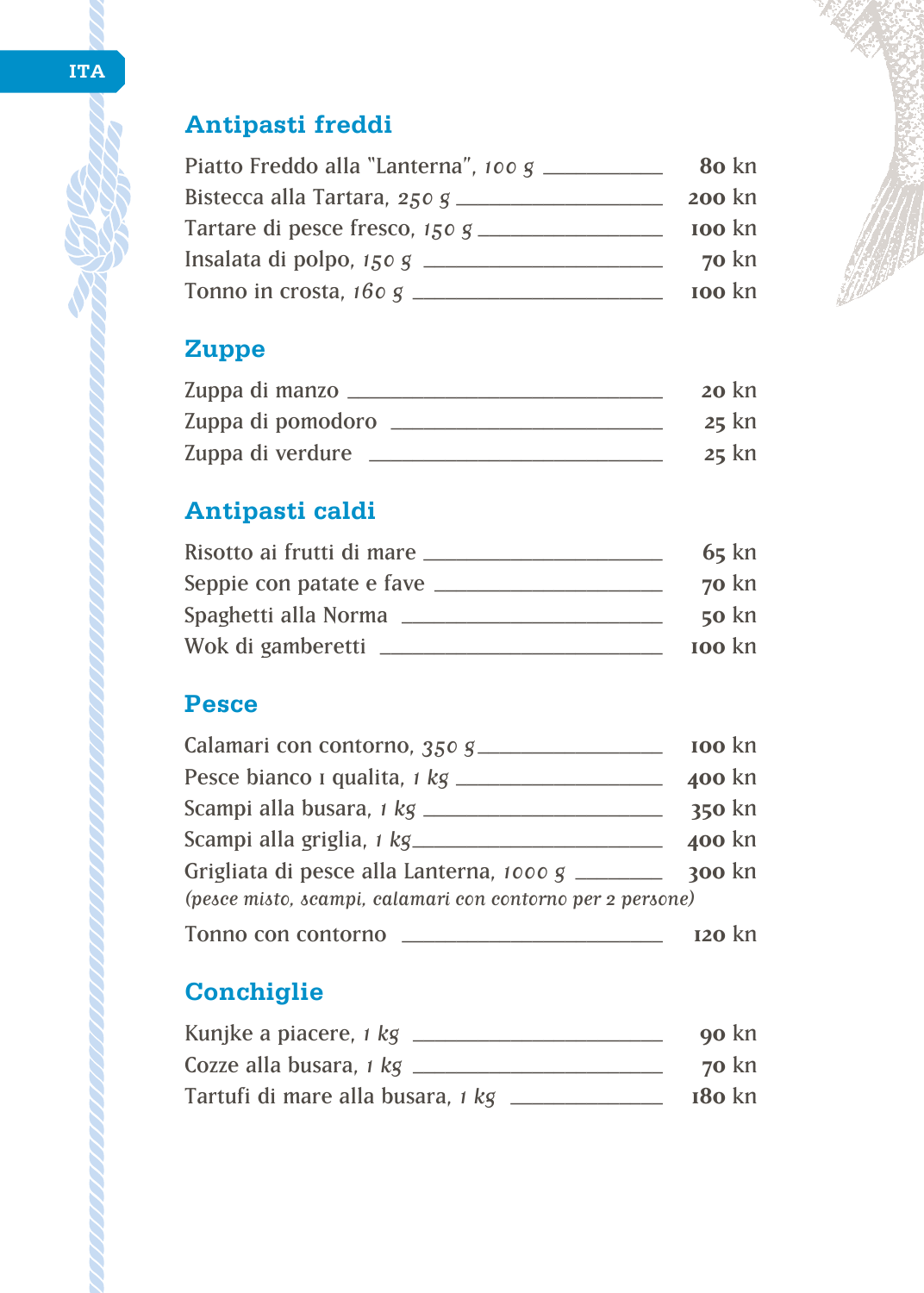### **Piatti alla Griglia**

|                                                 | 90 kn         |
|-------------------------------------------------|---------------|
| Filetto di manzzo con contorno, 250 g           | <b>140 kn</b> |
| Fegato di vitello con contorno, 200 g           | $70$ kn       |
| Bistecca di tacchino con contorno, 200 g _____  | $70$ kn       |
| Grigliata di carne alla Lanterna, 1000 g ______ | 220 kn        |
| (per due persone con contorno)                  |               |
| Bistecca di vitello, 200 g _                    | $I20$ kn      |

#### **Contorni**

| Patate fritte, patate lesse, bietola, verdura |  |  |  |  |  | $20$ kn |  |
|-----------------------------------------------|--|--|--|--|--|---------|--|
|-----------------------------------------------|--|--|--|--|--|---------|--|

## **Insalate** \_\_\_\_\_\_\_\_\_\_\_\_\_\_\_\_\_\_\_\_\_\_\_\_\_\_\_\_\_\_\_\_\_ **20** kn

### **Formaggi**

| Formaggio di pecora, 100 g        | $70$ kn |
|-----------------------------------|---------|
| Formaggio di capra, 100 g         | $55$ kn |
| Formaggio di latte vaccino, 100 g | $45$ kn |

#### **Dolci**

| Crepes con cioccolato e marmellata | $25$ kn                  |
|------------------------------------|--------------------------|
| Pasticcini                         | $25/30$ kn               |
| Gelati                             | $\mathbf{I}$ <b>o</b> kn |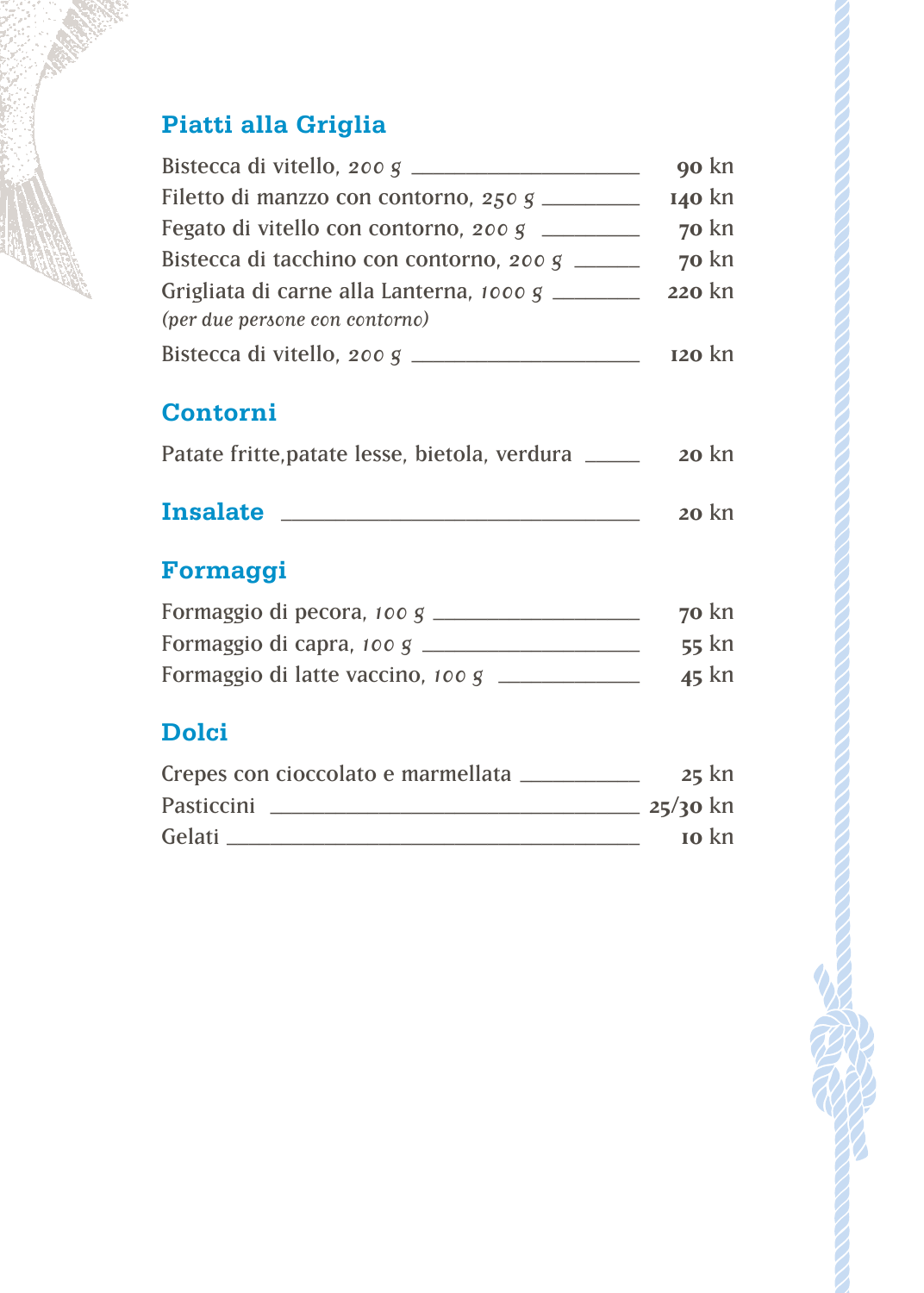#### **Entrées froides**

| Assiette froide Lanterna, 100 g _____ | 80 kn         |
|---------------------------------------|---------------|
| Bifteck tartare, $250g$ _______       | <b>200 kn</b> |
| Tartare de poisson du jour, 150 g     | <b>100 kn</b> |
| Salade de poulpe, $150g$ ____         | $70$ kn       |
| Thon en croûte, $160 g$ ___           | <b>100</b> kn |

#### **Soupes**

| Bouillon de boeuf | $20$ kn |
|-------------------|---------|
| Soupe de tomates  | $25$ kn |
| Soupe de légumes  | $25$ kn |

#### **Entrées chaudes**

| Risotto à l'encre de seiche ____      | $65$ kn         |
|---------------------------------------|-----------------|
| Seiche aux fèves _____                | $70$ kn         |
| Spaghetti à la Alka Norma             | $50 \text{ km}$ |
| Pâtes aux crevettes                   | 80 kn           |
| Wok aux crevettes/ aux légumes ______ | $100/80$ kn     |

### **Poissons**

| Calmars et accompagnement, 350 g         | <b>100 kn</b> |
|------------------------------------------|---------------|
| Poisson blanc de rerequalité, 1 kg _     | <b>400 kn</b> |
| Langoustines à la Buzara, 1 kg _         | $350$ kn      |
| Langoustines sur le gril, $1 \text{ kg}$ | <b>400 kn</b> |
| Assiette de poisson, 1000 g $_{-}$       | $300$ kn      |
| Bifteck de thon et accompagnement        | $120$ kn      |

### **Coquillages**

| Arches de Noé, <i>1 kg</i> | <b>90 kn</b>    |
|----------------------------|-----------------|
| Moules, 1 kg               | $70 \text{ km}$ |
| Praires, 1 kg              | $180$ kn        |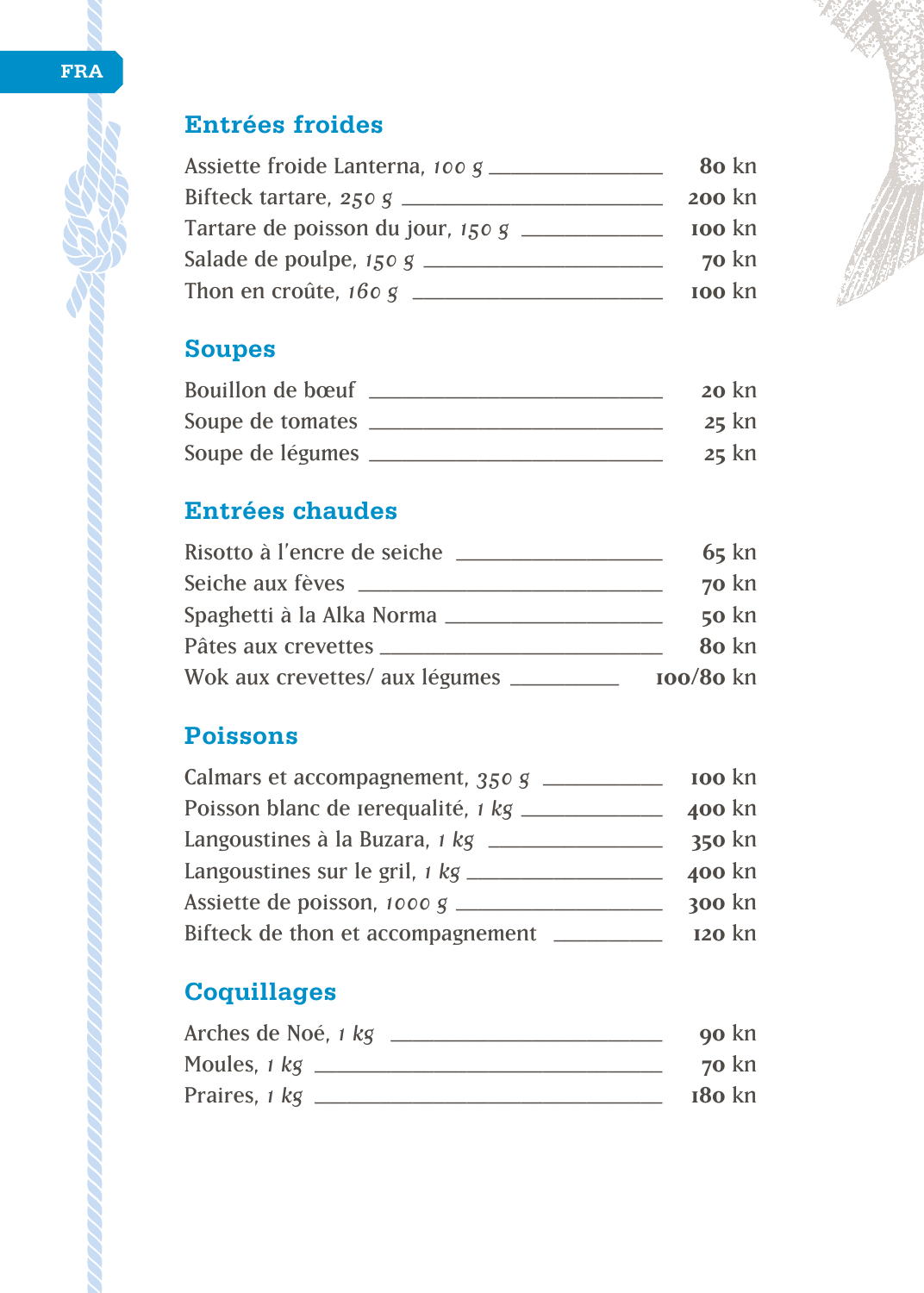#### **Grillades**

| Bifteck et accompagnement, 250 g             | <b>140 kn</b> |
|----------------------------------------------|---------------|
| Foie de veau et accompagnement, 200 g _____  | $70$ kn       |
| Filet de dinde et accompagnement, 200 g ____ | $70$ kn       |
|                                              | <b>220 kn</b> |
| Steak de veau et accompagnement, 200 g _____ | $120$ kn      |
| Escalope de veau, 200 g $\equiv$             | 90 kn         |

#### **Accompagnements**

| Frites, pommes de terre salées, |         |
|---------------------------------|---------|
| blette, légumes                 | $20$ kn |

#### **Salades**

| Salade verte, chou, salade mixte |  | $20$ kn |
|----------------------------------|--|---------|
|----------------------------------|--|---------|

### **Fromages**

| Fromage de vache, 100 g  | $45$ kn         |
|--------------------------|-----------------|
| Fromage de chèvre, 100 g | $55$ kn         |
| Fromage de brebis, 100 g | $70 \text{ km}$ |

#### **Desserts**

| Crêpes                    | $25$ kn                              |
|---------------------------|--------------------------------------|
| Gâteau/ Gâteau à la crème | $25/30$ kn                           |
| Glace                     | $\mathbf{I}$ <b>o</b> $\mathbf{K}$ n |